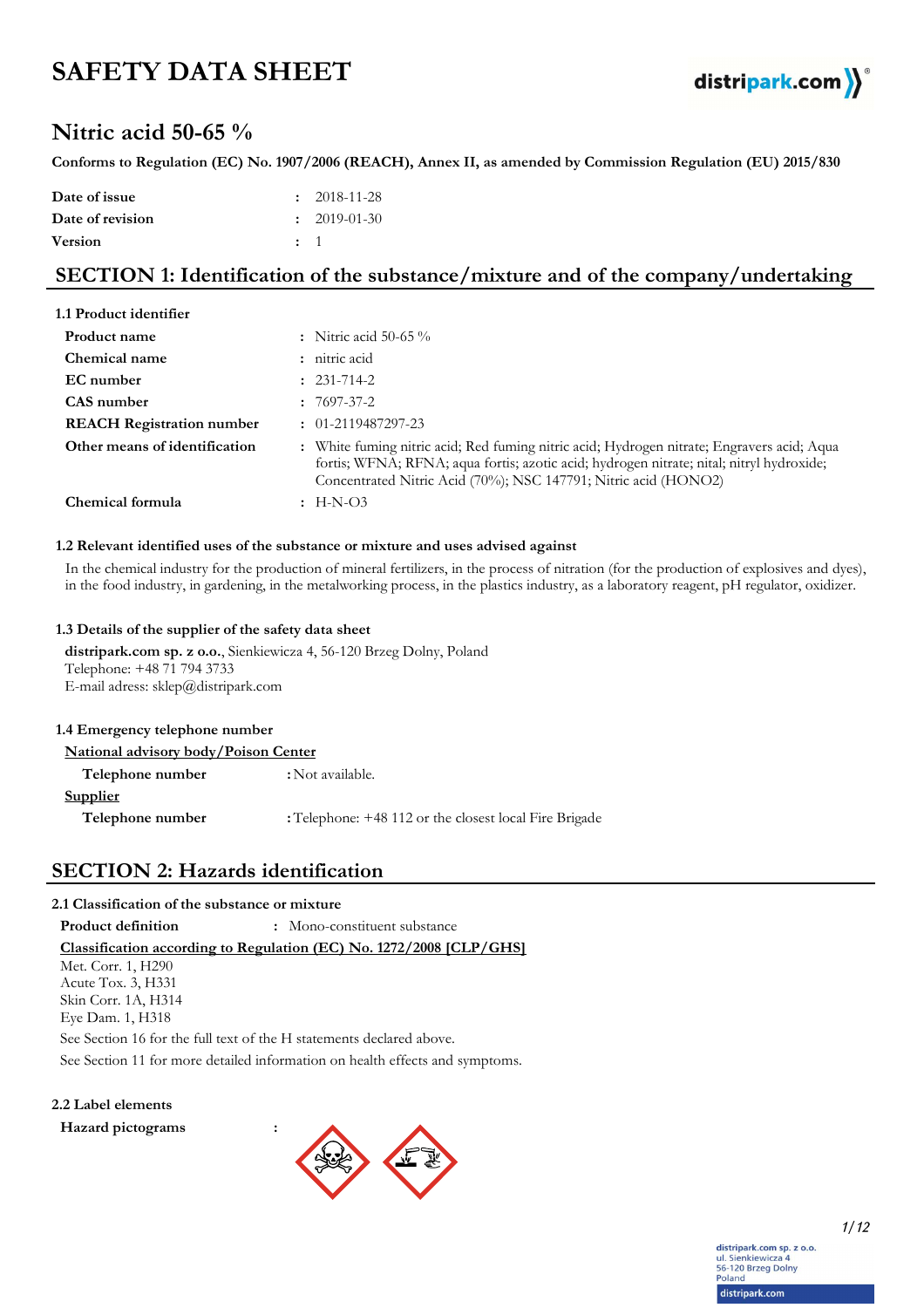| Signal word                                                                                           | : Danger                                                                                                                                                                                                                                                                                                                                                                                                                                      |  |
|-------------------------------------------------------------------------------------------------------|-----------------------------------------------------------------------------------------------------------------------------------------------------------------------------------------------------------------------------------------------------------------------------------------------------------------------------------------------------------------------------------------------------------------------------------------------|--|
| <b>Hazard statements</b>                                                                              | $\pm$ H290<br>May be corrosive to metals.<br>Causes severe skin burns and eye damage.<br>H314<br>Toxic if inhaled.<br>H <sub>331</sub>                                                                                                                                                                                                                                                                                                        |  |
| <b>Precautionary statements</b>                                                                       |                                                                                                                                                                                                                                                                                                                                                                                                                                               |  |
| Prevention                                                                                            | . P280 Wear protective gloves/protective clothing/eye protection/face protection.                                                                                                                                                                                                                                                                                                                                                             |  |
| Response                                                                                              | : P301+P303+P331 IF SWALLOWED: Rinse mouth. Do NOT induce vomiting.<br>P303+P361+P353 IF ON SKIN (or hair): Take off immediately all contaminated clothing. Rinse<br>skin with water or shower.<br>P304+P340 IF INHALED: Remove person to fresh air and keep comfortable for breathing.<br>P305+P351+P338 IF IN EYES: Rinse cautiously with water for several minutes. Remove<br>contact lenses, if present and easy to do. Continue rinsing. |  |
| <b>Storage</b>                                                                                        | : P406 Store in a corrosion resistant polyethylene container with a resistant inner liner.                                                                                                                                                                                                                                                                                                                                                    |  |
| 2.3 Other hazards                                                                                     |                                                                                                                                                                                                                                                                                                                                                                                                                                               |  |
| Substance meets the criteria<br>for PBT according to<br>Regulation (EC) No.<br>1907/2006, Annex XIII  | : Substance does not meet the PBT and vPvB criteria.                                                                                                                                                                                                                                                                                                                                                                                          |  |
| Substance meets the criteria<br>for vPvB according to<br>Regulation (EC) No.<br>1907/2006, Annex XIII | : Substance does not meet the PBT and vPvB criteria.                                                                                                                                                                                                                                                                                                                                                                                          |  |
| Other hazards which do not<br>result in classification                                                | : EUH071 Corrosive to the respiratory tract.                                                                                                                                                                                                                                                                                                                                                                                                  |  |

# **SECTION 3: Composition/information on ingredients**

| 3.1 Substance | : Mono-constituent substance |
|---------------|------------------------------|
|               |                              |

|             |                                 |               | Classification                                                                                                                                                 |             |
|-------------|---------------------------------|---------------|----------------------------------------------------------------------------------------------------------------------------------------------------------------|-------------|
| Substance   | <b>Identifiers</b>              | $\frac{0}{0}$ | Regulation (EC) No. 1272/2008 [CLP/GHS]                                                                                                                        | Type        |
| nitric acid | EC: 231-714-2<br>CAS: 7697-37-2 | 50-65 $\%$    | Met. Corr. 1, H290<br>Acute Tox. 3, H331<br>Skin Corr. 1A, H314<br>Eye Dam. 1, H318<br>See Section 16 for the full text of the H statements<br>declared above. | $[{\rm A}]$ |

There are no additional ingredients present which, within the current knowledge of the supplier, are classified and contribute to the classification of the substance and hence require reporting in this section.

Type

[A] Constituent

[B] Impurity

[C] Stabilizing additive

Occupational exposure limits, if available, are listed in Section 8.

**3.2 Mixture :** Not applicable.

# **SECTION 4: First aid measures**

## **4.1 Description of first aid measures**

**Eye contact :**

Get medical attention immediately. Call a poison center or physician. Immediately flush eyes with plenty of water, occasionally lifting the upper and lower eyelids. Check for and remove any contact lenses. Continue to rinse for at least 10 minutes. Chemical burns must be treated promptly by a physician.

> distripark.com sp. z o.o. ul. Sienkiewicza 4<br>56-120 Brzeg Dolny<br>Poland distripark.com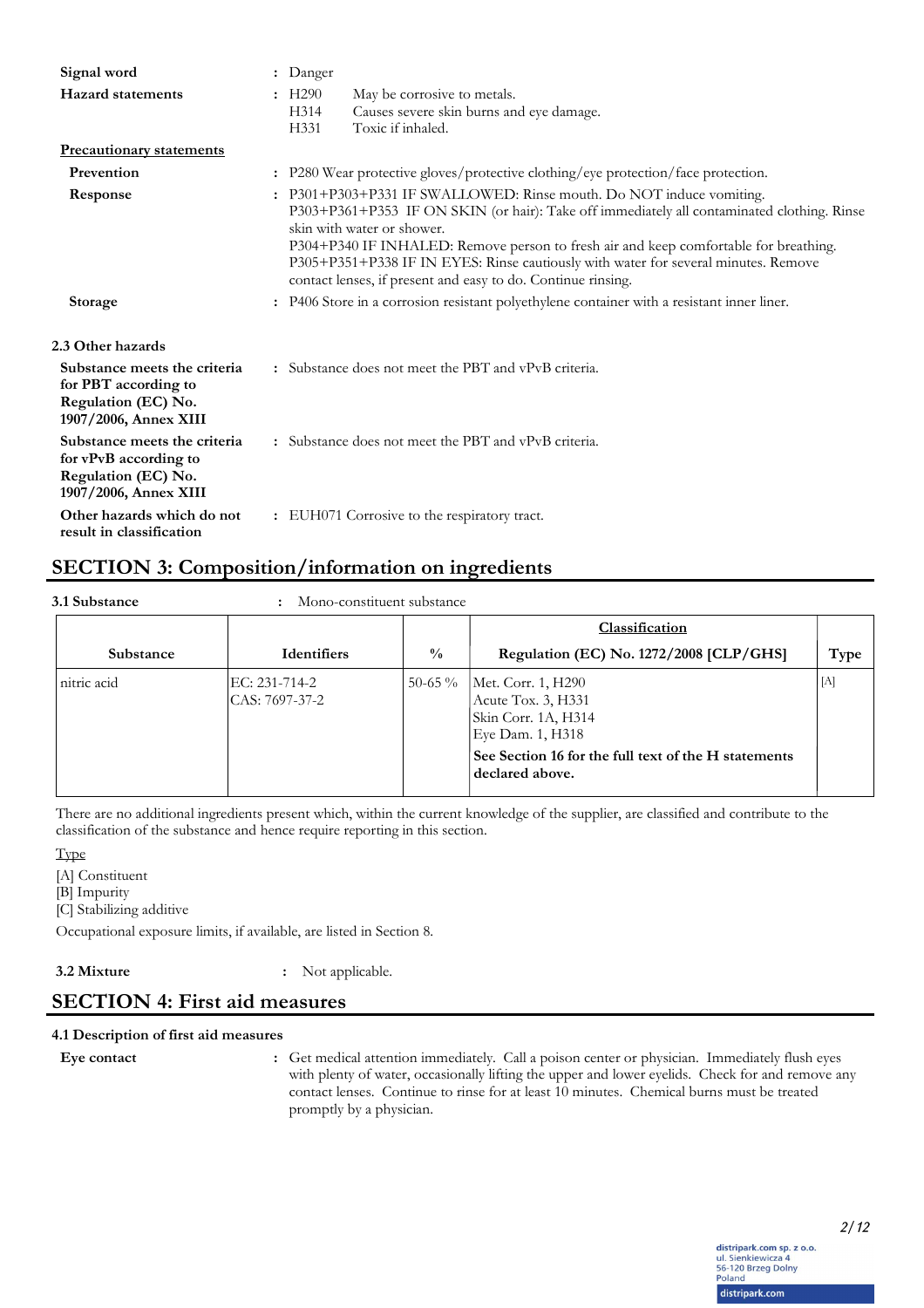| Inhalation                 | : Get medical attention immediately. Call a poison center or physician. Remove victim to fresh air<br>and keep at rest in a position comfortable for breathing. If it is suspected that fumes are still<br>present, the rescuer should wear an appropriate mask or self-contained breathing apparatus. If<br>not breathing, if breathing is irregular or if respiratory arrest occurs, provide artificial respiration<br>or oxygen by trained personnel. It may be dangerous to the person providing aid to give mouth-<br>to-mouth resuscitation. If unconscious, place in recovery position and get medical attention<br>immediately. Maintain an open airway. Loosen tight clothing such as a collar, tie, belt or<br>waistband. In case of inhalation of decomposition products in a fire, symptoms may be delayed.<br>The exposed person may need to be kept under medical surveillance for 48 hours. |
|----------------------------|------------------------------------------------------------------------------------------------------------------------------------------------------------------------------------------------------------------------------------------------------------------------------------------------------------------------------------------------------------------------------------------------------------------------------------------------------------------------------------------------------------------------------------------------------------------------------------------------------------------------------------------------------------------------------------------------------------------------------------------------------------------------------------------------------------------------------------------------------------------------------------------------------------|
| Skin contact               | : Get medical attention immediately. Call a poison center or physician. Wash contaminated skin<br>with soap and water. Remove contaminated clothing and shoes. Wash contaminated clothing<br>thoroughly with water before removing it, or wear gloves. Continue to rinse for at least 10<br>minutes. Chemical burns must be treated promptly by a physician. Wash clothing before reuse.<br>Clean shoes thoroughly before reuse.                                                                                                                                                                                                                                                                                                                                                                                                                                                                           |
| Ingestion                  | : Get medical attention immediately. Call a poison center or physician. Wash out mouth with<br>water. Remove dentures if any. Remove victim to fresh air and keep at rest in a position<br>comfortable for breathing. If material has been swallowed and the exposed person is conscious,<br>give small quantities of water to drink. Stop if the exposed person feels sick as vomiting may be<br>dangerous. Do not induce vomiting unless directed to do so by medical personnel. If vomiting<br>occurs, the head should be kept low so that vomit does not enter the lungs. Chemical burns<br>must be treated promptly by a physician. Never give anything by mouth to an unconscious<br>person. If unconscious, place in recovery position and get medical attention immediately.<br>Maintain an open airway. Loosen tight clothing such as a collar, tie, belt or waistband.                           |
| Protection of first-aiders | : No action shall be taken involving any personal risk or without suitable training. If it is suspected<br>that fumes are still present, the rescuer should wear an appropriate mask or self-contained<br>breathing apparatus. It may be dangerous to the person providing aid to give mouth-to-mouth<br>resuscitation. Wash contaminated clothing thoroughly with water before removing it, or wear<br>gloves.                                                                                                                                                                                                                                                                                                                                                                                                                                                                                            |

### **4.2 Most important symptoms and effects, both acute and delayed**

| Potential acute health effects |                                                                                                      |  |
|--------------------------------|------------------------------------------------------------------------------------------------------|--|
| Eye contact                    | : Causes serious eye damage.                                                                         |  |
| Inhalation                     | : Toxic if inhaled.                                                                                  |  |
| Skin contact                   | : Causes severe burns.                                                                               |  |
| Ingestion                      | : No known significant effects or critical hazards.                                                  |  |
| Over-exposure signs/symptoms   |                                                                                                      |  |
| Eye contact                    | : Adverse symptoms may include the following:<br>pain<br>watering<br>redness                         |  |
| Inhalation                     | : No specific data.                                                                                  |  |
| Skin contact                   | Adverse symptoms may include the following:<br>pain or irritation<br>redness<br>blistering may occur |  |
| Ingestion                      | : Adverse symptoms may include the following:<br>stomach pains                                       |  |
|                                | 4.3 Indication of any immediate medical attention and special treatment needed                       |  |
| Notes to physician             | : In case of inhalation of decomposition products in a fire, symp                                    |  |

**Notes to physician** In case of inhalation of decomposition products in a fire, symptoms may be delayed. The exposed person may need to be kept under medical surveillance for 48 hours. **: Specific treatments :** No specific treatment.

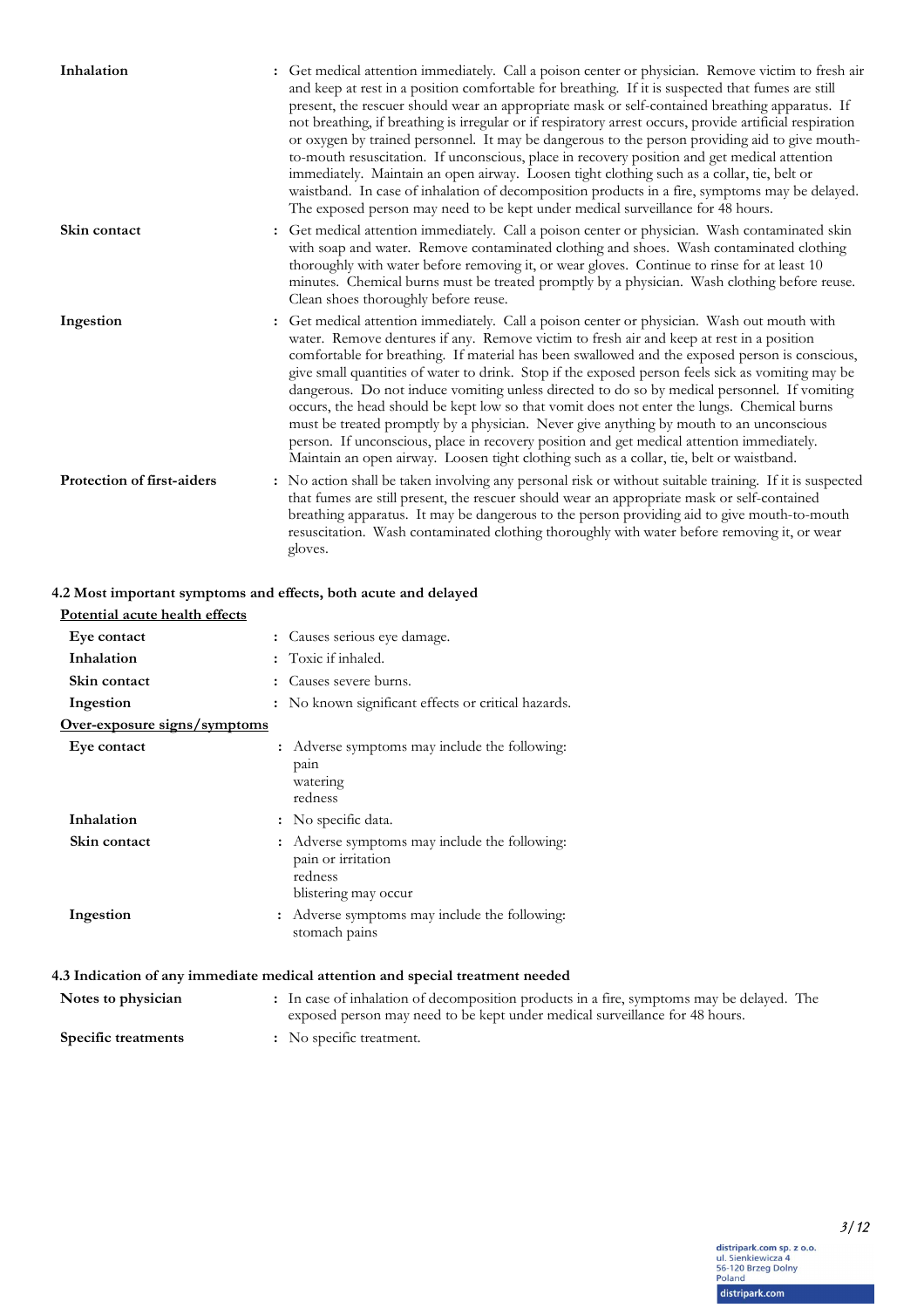# **SECTION 5: Firefighting measures**

| 5.1 Extinguishing media<br>Suitable extinguishing media   | : Use an extinguishing agent suitable for the surrounding fire.                                                                                                                                                                                                                                                                                                                     |
|-----------------------------------------------------------|-------------------------------------------------------------------------------------------------------------------------------------------------------------------------------------------------------------------------------------------------------------------------------------------------------------------------------------------------------------------------------------|
| Unsuitable extinguishing<br>media                         | : None known.                                                                                                                                                                                                                                                                                                                                                                       |
| 5.2 Special hazards arising from the substance or mixture |                                                                                                                                                                                                                                                                                                                                                                                     |
| Hazards from the substance<br>or mixture                  | : In a fire or if heated, a pressure increase will occur and the container may burst.                                                                                                                                                                                                                                                                                               |
| Hazardous combustion<br>products                          | : Decomposition products may include the following materials: oxides of nitrogenIt may explode<br>when in contact with a strong reducing agent. Nitric acid reacts with most metals with the release<br>of explosive hydrogen.                                                                                                                                                      |
| 5.3 Advice for firefighters                               |                                                                                                                                                                                                                                                                                                                                                                                     |
| Special precautions for fire-<br>fighters                 | : Promptly isolate the scene by removing all persons from the vicinity of the incident if there is a<br>fire. No action shall be taken involving any personal risk or without suitable training.                                                                                                                                                                                    |
| Special protective equipment<br>for fire-fighters         | Fire-fighters should wear appropriate protective equipment and self-contained breathing<br>$\ddot{\cdot}$<br>apparatus (SCBA) with a full face-piece operated in positive pressure mode. Clothing for fire-<br>fighters (including helmets, protective boots and gloves) conforming to European standard EN<br>469 will provide a basic level of protection for chemical incidents. |

# **SECTION 6: Accidental release measures**

## **6.1 Personal precautions, protective equipment and emergency procedures**

| For non-emergency personnel                                  | : No action shall be taken involving any personal risk or without suitable training. Keep<br>unnecessary and unprotected personnel from entering. Do not touch or walk through spilled<br>material. Do not breathe vapor or mist. Provide adequate ventilation. Wear appropriate<br>respirator when ventilation is inadequate. Put on appropriate personal protective equipment.                                                                                                                                                                                                                                                                                                                                                                      |
|--------------------------------------------------------------|-------------------------------------------------------------------------------------------------------------------------------------------------------------------------------------------------------------------------------------------------------------------------------------------------------------------------------------------------------------------------------------------------------------------------------------------------------------------------------------------------------------------------------------------------------------------------------------------------------------------------------------------------------------------------------------------------------------------------------------------------------|
| For emergency responders                                     | : If specialized clothing is required to deal with the spillage, take note of any information in Section<br>8 on suitable and unsuitable materials. See also the information in "For non-emergency<br>personnel".                                                                                                                                                                                                                                                                                                                                                                                                                                                                                                                                     |
| 6.2 Environmental precautions                                | : Avoid dispersal of spilled material and runoff and contact with soil, waterways, drains and sewers.<br>Inform the relevant authorities if the product has caused environmental pollution (sewers,<br>waterways, soil or air).                                                                                                                                                                                                                                                                                                                                                                                                                                                                                                                       |
| 6.3 Methods and materials for<br>containment and cleaning up | : Stop leak if without risk. Move containers from spill area. Absorb spillage to prevent material<br>damage. Approach release from upwind. Prevent entry into sewers, water courses, basements or<br>confined areas. Wash spillages into an effluent treatment plant or proceed as follows. Contain<br>and collect spillage with non-combustible, absorbent material e.g. sand, earth, vermiculite or<br>diatomaceous earth and place in container for disposal according to local regulations. The spilled<br>material may be neutralized with sodium carbonate, sodium bicarbonate or sodium hydroxide.<br>Dispose of via a licensed waste disposal contractor. Contaminated absorbent material may pose<br>the same hazard as the spilled product. |
| 6.4 Reference to other sections                              | : See Section 1 for emergency contact information.<br>See Section O for information on approximate negocial nucleative conjunction                                                                                                                                                                                                                                                                                                                                                                                                                                                                                                                                                                                                                    |

See Section 8 for information on appropriate personal protective equipment. See Section 13 for additional waste treatment information.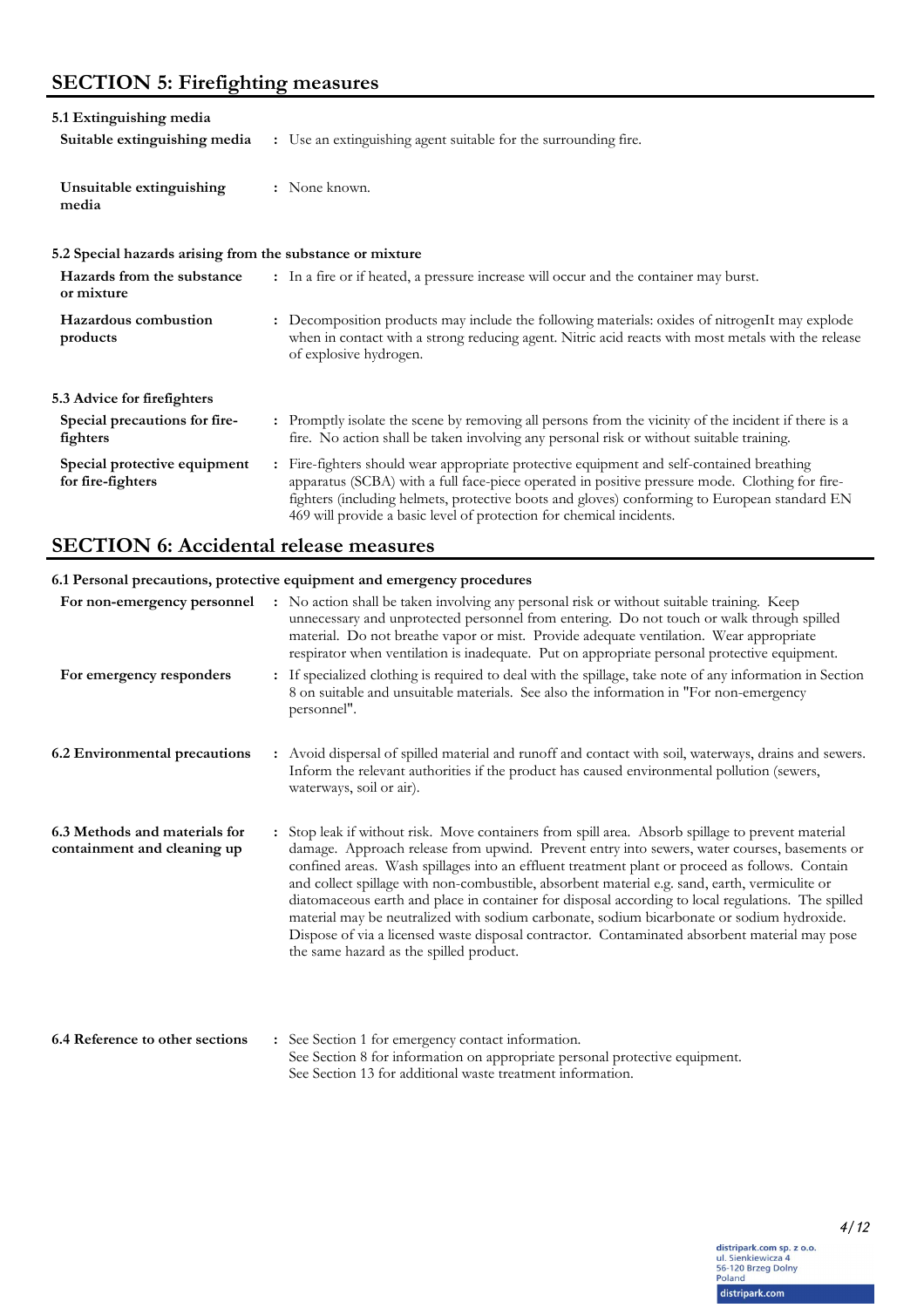The information in this section contains generic advice and guidance.

| 7.1 Precautions for safe handling         |                                                                                                                                                                                                                                                                                                                                                                                                                                                                                                                                                                      |
|-------------------------------------------|----------------------------------------------------------------------------------------------------------------------------------------------------------------------------------------------------------------------------------------------------------------------------------------------------------------------------------------------------------------------------------------------------------------------------------------------------------------------------------------------------------------------------------------------------------------------|
| <b>Protective measures</b>                | : Put on appropriate personal protective equipment (see Section 8). Do not get in eyes or on skin<br>or clothing. Do not breathe vapor or mist. Do not ingest. Use only with adequate ventilation.<br>Wear appropriate respirator when ventilation is inadequate. Keep in the original container or an<br>approved alternative made from a compatible material, kept tightly closed when not in use. Keep<br>away from alkalis. Empty containers retain product residue and can be hazardous. Do not reuse<br>container. Absorb spillage to prevent material damage. |
| Advice on general<br>occupational hygiene | : Eating, drinking and smoking should be prohibited in areas where this material is handled, stored<br>and processed. Workers should wash hands and face before eating, drinking and smoking.<br>Remove contaminated clothing and protective equipment before entering eating areas. See also<br>Section 8 for additional information on hygiene measures.                                                                                                                                                                                                           |

#### **7.2 Conditions for safe storage, including any incompatibilities**

Store in accordance with local regulations. Store in original container protected from direct sunlight in a dry, cool and well-ventilated area, away from incompatible materials (see Section 10) and food and drink. Store in a corrosion resistant container with a resistant inner liner. Store locked up. Separate from alkalis. Keep away from metals. Keep container tightly closed and sealed until ready for use. Containers that have been opened must be carefully resealed and kept upright to prevent leakage. Do not store in unlabeled containers. Use appropriate containment to avoid environmental contamination. See Section 10 for incompatible materials before handling or use.

#### **Seveso Directive - Reporting thresholds (in tonnes)**

#### **Danger criteria**

| <b>Category</b> | Notification and MAPP<br>threshold | Safety report threshold |
|-----------------|------------------------------------|-------------------------|
| H <sub>2</sub>  | 50                                 | 200                     |

### **7.3 Specific end use(s)**

| <b>Recommendations</b>     | : Not available. |
|----------------------------|------------------|
| Industrial sector specific | : Not available. |
| solutions                  |                  |

# **SECTION 8: Exposure controls/personal protection**

The information in this section contains generic advice and guidance.

#### **8.1 Control parameters**

#### **Occupational exposure limits**

| Product/ingredient name              | <b>Exposure limit values</b>                                                                                                                                                                                                                                                                                                                                                                                                                                                                                                                                                                                                                                                                                                                                                                                                                                                                                                                                                                                                 |  |
|--------------------------------------|------------------------------------------------------------------------------------------------------------------------------------------------------------------------------------------------------------------------------------------------------------------------------------------------------------------------------------------------------------------------------------------------------------------------------------------------------------------------------------------------------------------------------------------------------------------------------------------------------------------------------------------------------------------------------------------------------------------------------------------------------------------------------------------------------------------------------------------------------------------------------------------------------------------------------------------------------------------------------------------------------------------------------|--|
| nitric acid                          | Regulation of the Minister of Family, Labor and Social Policy (J of<br>Laws 2018, item 1286) (Poland, 11/2017).<br>TWA: $1,4$ mg/m <sup>3</sup> 8 hours.<br>STEL: $2.6 \text{ mg/m}^3$ 15 minutes.                                                                                                                                                                                                                                                                                                                                                                                                                                                                                                                                                                                                                                                                                                                                                                                                                           |  |
| Recommended monitoring<br>procedures | : If this product contains ingredients with exposure limits, personal, workplace atmosphere or<br>biological monitoring may be required to determine the effectiveness of the ventilation or other<br>control measures and/or the necessity to use respiratory protective equipment. Reference should<br>be made to monitoring standards, such as the following: European Standard EN 689<br>(Workplace atmospheres - Guidance for the assessment of exposure by inhalation to chemical<br>agents for comparison with limit values and measurement strategy) European Standard EN<br>14042 (Workplace atmospheres - Guide for the application and use of procedures for the<br>assessment of exposure to chemical and biological agents) European Standard EN 482<br>(Workplace atmospheres - General requirements for the performance of procedures for the<br>measurement of chemical agents) Reference to national guidance documents for methods for<br>the determination of hazardous substances will also be required. |  |

**Derived effect levels**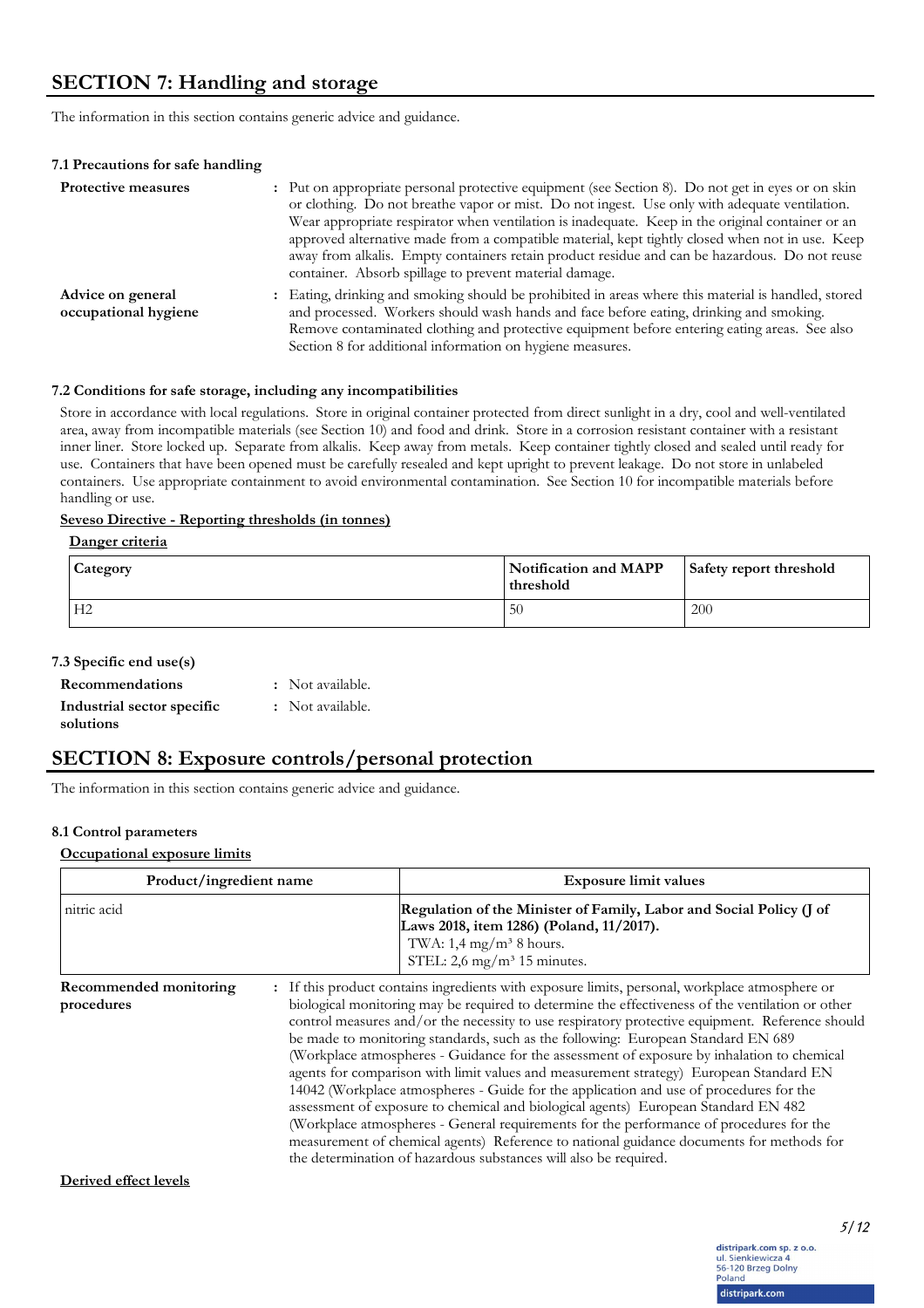## No DELs available.

## **Predicted effect concentrations**

No PECs available.

| 8.2 Exposure controls                     |                                                                                                                                                                                                                                                                                                                                                                                                                                                                                                       |
|-------------------------------------------|-------------------------------------------------------------------------------------------------------------------------------------------------------------------------------------------------------------------------------------------------------------------------------------------------------------------------------------------------------------------------------------------------------------------------------------------------------------------------------------------------------|
| Appropriate engineering<br>controls       | : Use only with adequate ventilation. Use process enclosures, local exhaust ventilation or other<br>engineering controls to keep worker exposure to airborne contaminants below any<br>recommended or statutory limits.                                                                                                                                                                                                                                                                               |
| <b>Individual protection measures</b>     |                                                                                                                                                                                                                                                                                                                                                                                                                                                                                                       |
| <b>Hygiene</b> measures                   | : Wash hands, forearms and face thoroughly after handling chemical product, before eating,<br>smoking and using the lavatory and at the end of the working period. Appropriate techniques<br>should be used to remove potentially contaminated clothing. Wash contaminated clothing<br>before reusing. Ensure that eyewash stations and safety showers are close to the workstation<br>location.                                                                                                      |
| Eye/face protection                       | : Safety eyewear complying with an approved standard should be used when a risk assessment<br>indicates this is necessary to avoid exposure to liquid splashes, mists, gases or dusts. If contact is<br>possible, the following protection should be worn, unless the assessment indicates a higher<br>degree of protection: chemical splash goggles and/or face shield. If inhalation hazards exist, a<br>full-face respirator may be required instead.                                              |
| <b>Skin protection</b>                    |                                                                                                                                                                                                                                                                                                                                                                                                                                                                                                       |
| Hand protection                           | : Chemical-resistant, impervious gloves complying with an approved standard should be worn at<br>all times when handling chemical products if a risk assessment indicates this is necessary. In case<br>of a long-term direct exposure, neoprene, gloves 0,75 mm thick, of minimum time of<br>penetration 480 min should be used. In a case of a short-term direct exposure, gloves made of<br>natural latex-neoprene-nirtile 0,5 mm thick, of minimum time of penetration 299 min should be<br>used. |
| <b>Body</b> protection                    | : Personal protective equipment for the body should be selected based on the task being<br>performed and the risks involved and should be approved by a specialist before handling this<br>product.                                                                                                                                                                                                                                                                                                   |
| Other skin protection                     | : Appropriate footwear and any additional skin protection measures should be selected based on<br>the task being performed and the risks involved and should be approved by a specialist before<br>handling this product.                                                                                                                                                                                                                                                                             |
| <b>Respiratory protection</b>             | : Based on the hazard and potential for exposure, select a respirator that meets the appropriate<br>standard or certification. Respirators must be used according to a respiratory protection<br>program to ensure proper fitting, training, and other important aspects of use. Recommended:<br>mask with filter for gases and acid vapors type E.                                                                                                                                                   |
| <b>Environmental exposure</b><br>controls | Emissions from ventilation or work process equipment should be checked to ensure they<br>:<br>comply with the requirements of environmental protection legislation. In some cases, fume<br>scrubbers, filters or engineering modifications to the process equipment will be necessary to<br>reduce emissions to acceptable levels.                                                                                                                                                                    |

# **SECTION 9: Physical and chemical properties**

**9.1 Information on basic physical and chemical properties**

| <u>Appearance</u>                               |                            |
|-------------------------------------------------|----------------------------|
| <b>Physical state</b>                           | : Liquid. [Fuming liquid.] |
| Color                                           | : Colorless, Yellow, Red.  |
| Odor                                            | $:$ Pungent.               |
| Odor threshold                                  | : Not available.           |
| рH                                              | $:$ $\leq$ 1               |
| Melting point/freezing point                    | $: 41,6^{\circ}C (100\%)$  |
| Initial boiling point and boiling               | : 83°C $(100\%)$           |
| range                                           |                            |
| Flash point                                     | : Not available.           |
| <b>Evaporation rate</b>                         | : Not available.           |
| Flammability (solid, gas)                       | : Not available.           |
| Upper/lower flammability or<br>explosive limits | : Not available.           |
|                                                 |                            |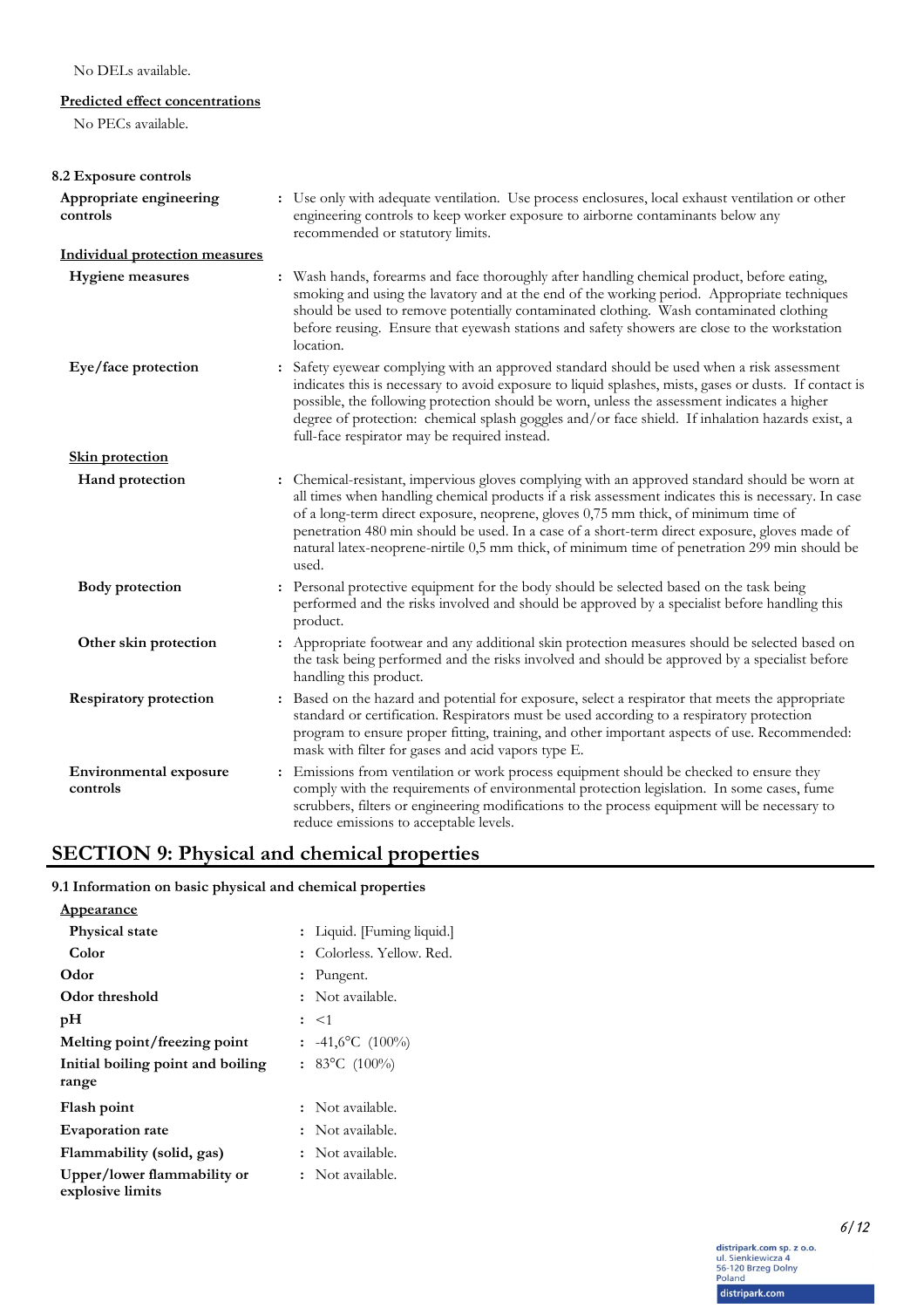| Vapor pressure                                     | : 6.1 kPa                                          |
|----------------------------------------------------|----------------------------------------------------|
| Vapor density                                      | : 2,2 $[Air = 1]$                                  |
| Density                                            | : $1,4 \text{ g/cm}^3$                             |
| <b>Relative density</b>                            | : 1.4                                              |
| Solubility(ies)                                    | : Not available.                                   |
| Solubility in water at room<br>temperature $(g/l)$ | : Not available.                                   |
| Partition coefficient: n-octanol/<br>water         | $: -0, 21$                                         |
| Auto-ignition temperature                          | : Not available.                                   |
| Decomposition temperature                          | : Not available.                                   |
| <b>Viscosity</b>                                   | : Dynamic (room temperature): $0,88$ mPa $\cdot$ s |
| <b>Explosive properties</b>                        | : Not available.                                   |
| Oxidizing properties                               | Strong oxidizer                                    |
| <b>Additional information</b>                      | Not available.                                     |

### **9.2 Other information**

No additional information.

Note: Integers (i.e. 3 or 7) should be read as decimals (3.0 or 7.0)

| <b>SECTION 10: Stability and reactivity</b> |  |
|---------------------------------------------|--|
|---------------------------------------------|--|

| 10.1 Reactivity                            | : Strongly reactive and oxidizing compound. Concentrated solutions show less corrosive effects<br>than dilute solutions. Contact with incompatible materials can cause a violent explosive reaction.<br>Concentrated acid strongly reacts with metals. It causes passivation of some metals (iron,<br>aluminum, chromium). |
|--------------------------------------------|----------------------------------------------------------------------------------------------------------------------------------------------------------------------------------------------------------------------------------------------------------------------------------------------------------------------------|
| 10.2 Chemical stability                    | The product is stable. The substance is easily decomposed under the influence of light and during<br>heating with the release of nitrogen dioxide. This oxide gives the solution a brown-yellow color<br>that is characteristic of nitric acid stored for a certain period of time.                                        |
| 10.3 Possibility of hazardous<br>reactions | : Reacts with metals with the release of toxic oxides of nitrogen and hydrogen. Reacts with non-<br>metals, reducers and organic compounds. Most reactions have a violent or even explosive course<br>(cellulose, active aromatics, amines).                                                                               |
| 10.4 Conditions to avoid                   | : Avoiding elevated temperatures and light.                                                                                                                                                                                                                                                                                |
| 10.5 Incompatible materials                | : Metals, non-metals, reducers, organic compounds (cellulose, chemically active compounds,<br>amines).                                                                                                                                                                                                                     |
| 10.6 Hazardous decomposition<br>products   | : Nitrogen oxides (NO, $NO2$ etc.), hydrogen                                                                                                                                                                                                                                                                               |

# **SECTION 11: Toxicological information**

## **11.1 Information on toxicological effects**

**Acute toxicity**

| Product/ingredient name     | Result                                   | <b>Species</b> | Dose                 | Exposure |
|-----------------------------|------------------------------------------|----------------|----------------------|----------|
| nitric acid                 | LC50 Inhalation Vapor                    | Rat            | $130 \text{ mg/m}^3$ | 4 hours  |
| <b>Irritation/Corrosion</b> |                                          |                |                      |          |
| Conclusion/Summary<br>Skin  | : Causes Severe Skin Burns.              |                |                      |          |
| Eyes                        | : Will cause serious damage to the eyes. |                |                      |          |
| Sensitizer                  |                                          |                |                      |          |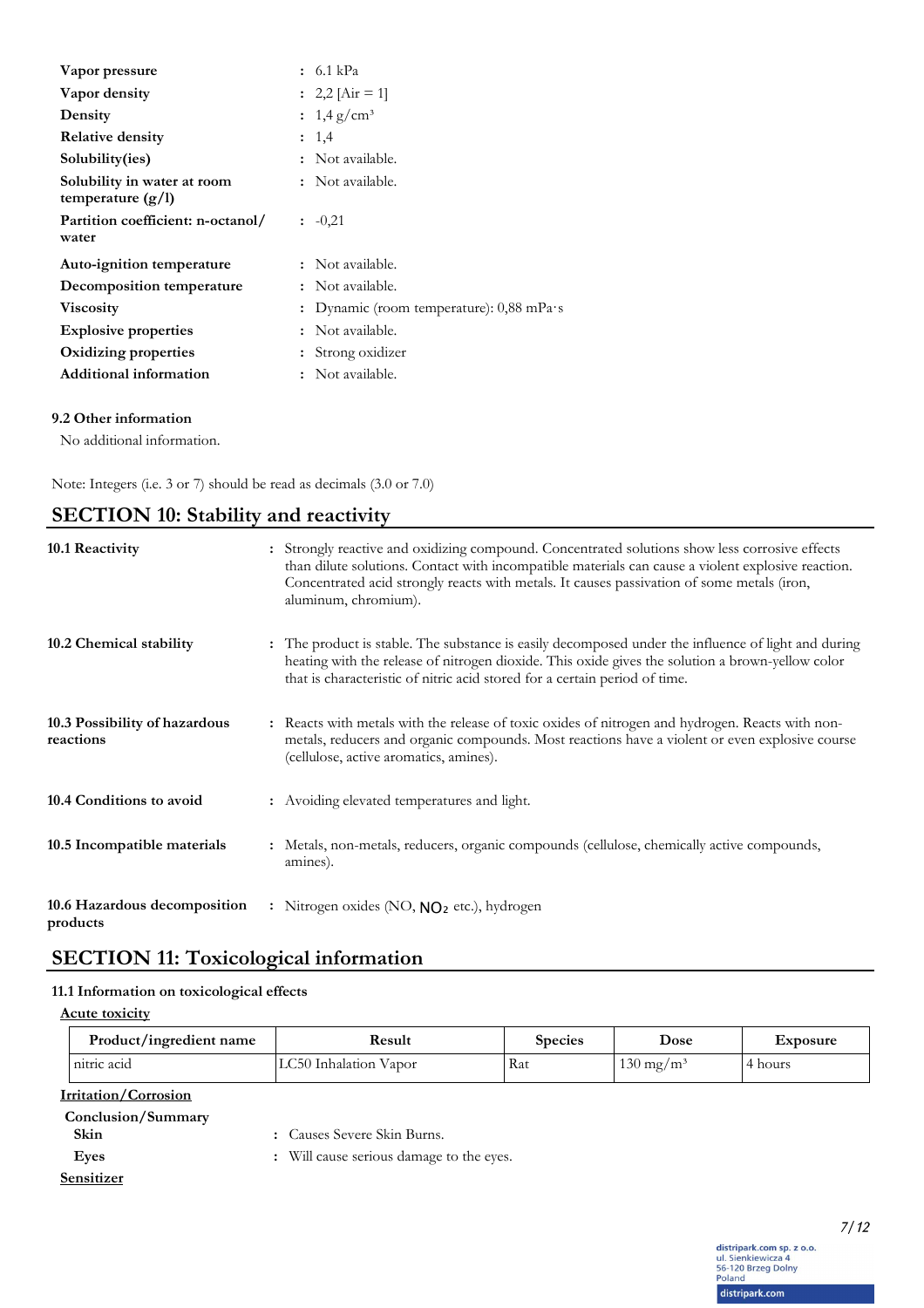| Conclusion/Summary                                 | : Not available.                                                                                                                                                                                                                                                    |
|----------------------------------------------------|---------------------------------------------------------------------------------------------------------------------------------------------------------------------------------------------------------------------------------------------------------------------|
| Mutagenicity                                       |                                                                                                                                                                                                                                                                     |
| Conclusion/Summary                                 | : Not available.                                                                                                                                                                                                                                                    |
| Carcinogenicity                                    |                                                                                                                                                                                                                                                                     |
| Conclusion/Summary                                 | : Not available.                                                                                                                                                                                                                                                    |
| <b>Reproductive toxicity</b>                       |                                                                                                                                                                                                                                                                     |
| Conclusion/Summary                                 | : Not available.                                                                                                                                                                                                                                                    |
| Specific target organ toxicity (single exposure)   |                                                                                                                                                                                                                                                                     |
| Not available.                                     |                                                                                                                                                                                                                                                                     |
| Specific target organ toxicity (repeated exposure) |                                                                                                                                                                                                                                                                     |
| Not available.                                     |                                                                                                                                                                                                                                                                     |
| <b>Aspiration hazard</b>                           |                                                                                                                                                                                                                                                                     |
| Not available.                                     |                                                                                                                                                                                                                                                                     |
|                                                    |                                                                                                                                                                                                                                                                     |
| Potential acute health effects                     |                                                                                                                                                                                                                                                                     |
| Inhalation                                         | : Toxic if inhaled.                                                                                                                                                                                                                                                 |
| Ingestion                                          | : No known significant effects or critical hazards.                                                                                                                                                                                                                 |
| Skin contact                                       | Causes severe burns.                                                                                                                                                                                                                                                |
| Eye contact                                        | : Causes serious eye damage.                                                                                                                                                                                                                                        |
|                                                    | Symptoms related to the physical, chemical and toxicological characteristics                                                                                                                                                                                        |
| Inhalation                                         | : No specific data.                                                                                                                                                                                                                                                 |
| Ingestion                                          | : Adverse symptoms may include the following:<br>stomach pains                                                                                                                                                                                                      |
| Skin contact                                       | : Adverse symptoms may include the following:<br>pain or irritation<br>redness<br>blistering may occur                                                                                                                                                              |
| Eye contact                                        | : Adverse symptoms may include the following:<br>pain                                                                                                                                                                                                               |
|                                                    | watering<br>redness                                                                                                                                                                                                                                                 |
|                                                    | Delayed and immediate effects and also chronic effects from short and long term exposure                                                                                                                                                                            |
| <b>Short term exposure</b>                         |                                                                                                                                                                                                                                                                     |
| Potential immediate effects                        | : Not available.                                                                                                                                                                                                                                                    |
| Potential delayed effects                          | : Not available.                                                                                                                                                                                                                                                    |
| Long term exposure                                 |                                                                                                                                                                                                                                                                     |
| Potential immediate effects                        | : Not available.                                                                                                                                                                                                                                                    |
| Potential delayed effects                          | : Not available.                                                                                                                                                                                                                                                    |
| Other information                                  | : Nitric acid vapors cause conjunctival congestion, cough, throat burning, dyspnoea (swelling of<br>the glottis, bronchospasm), haemoptysis (early symptoms of poisoning). Then after the latency<br>period<br>(up to 48 hours) there may be toxic pulmonary edema. |

# **SECTION 12: Ecological information**

**12.1 Toxicity**

| Product/ingredient name | Result                              | <b>Species</b>                           | <b>Exposure</b> |
|-------------------------|-------------------------------------|------------------------------------------|-----------------|
| nitric acid             | Acute LC50 180000 μg/l Marine water | Crustaceans - Carcinus maenas -<br>Adult | 48 hours        |
|                         | Acute LC50 72 ppm Fresh water       | Fish - Gambusia affinis - Adult          | 96 hours        |

**12.2 Persistence and degradability**

**Conclusion/Summary :** Not available.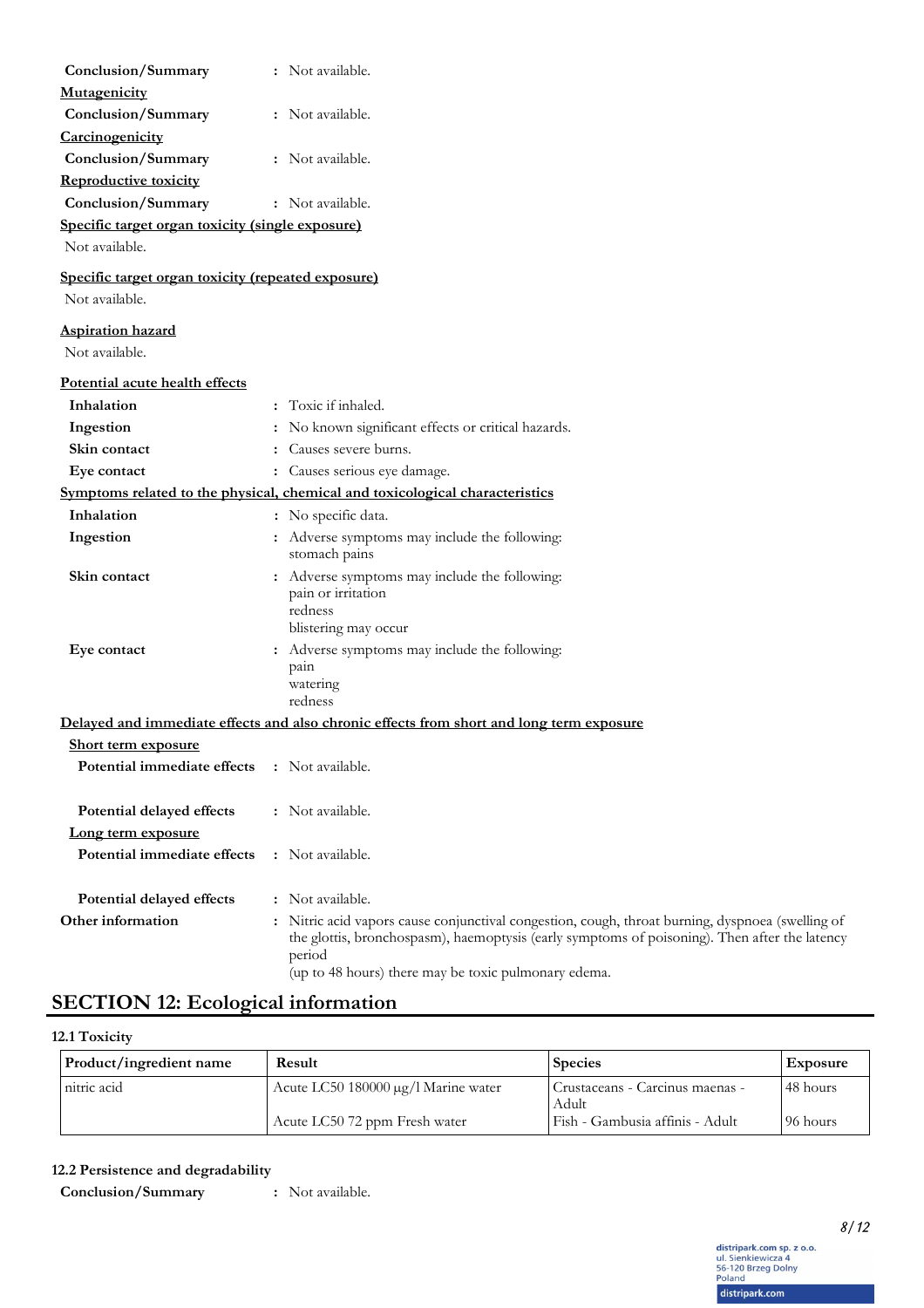## **12.3 Bioaccumulative potential**

| Product/ingredient name | $LogP_{ow}$ | <b>BCF</b> | Potential  |
|-------------------------|-------------|------------|------------|
| nitric acid             | $-0,21$     |            | <b>low</b> |

## **12.4 Mobility in soil**

| Soil/water partition<br>coefficient $(K_{oc})$ | : Not available. |
|------------------------------------------------|------------------|
| Mobility                                       | : Not available. |

## **12.5 Results of PBT and vPvB assessment**

| <b>PBT</b>                 | : Substance does not meet the PBT and vPvB criteria.                                          |
|----------------------------|-----------------------------------------------------------------------------------------------|
|                            | P: Not available. B: Not available. T: Not available.                                         |
| vPvB                       | : Substance does not meet the PBT and vPvB criteria.<br>vP: Not available. vB: Not available. |
| 12.6 Other adverse effects | : No known significant effects or critical hazards.                                           |

# **SECTION 13: Disposal considerations**

| 13.1 Waste treatment methods   |                                                                                                                                                                                                                                                                                                                                                                                                                                                                                                                                                     |
|--------------------------------|-----------------------------------------------------------------------------------------------------------------------------------------------------------------------------------------------------------------------------------------------------------------------------------------------------------------------------------------------------------------------------------------------------------------------------------------------------------------------------------------------------------------------------------------------------|
| Product                        |                                                                                                                                                                                                                                                                                                                                                                                                                                                                                                                                                     |
| Methods of disposal            | : The generation of waste should be avoided or minimized wherever possible. Disposal of this<br>product, solutions and any by-products should at all times comply with the requirements of<br>environmental protection and waste disposal legislation and any regional or local authority<br>requirements. Dispose of surplus and non-recyclable products via a licensed waste disposal<br>contractor. Waste should not be disposed of untreated to the sewer unless fully compliant with<br>the requirements of all authorities with jurisdiction. |
| Hazardous waste                | $:$ Yes.                                                                                                                                                                                                                                                                                                                                                                                                                                                                                                                                            |
| European waste catalogue (EWC) |                                                                                                                                                                                                                                                                                                                                                                                                                                                                                                                                                     |

| Waste code                              | Waste designation                                                                                                                                                                                                                                                                                        |                                                                                                                                              |
|-----------------------------------------|----------------------------------------------------------------------------------------------------------------------------------------------------------------------------------------------------------------------------------------------------------------------------------------------------------|----------------------------------------------------------------------------------------------------------------------------------------------|
| $160303*$                               | inorganic wastes containing hazardous substances                                                                                                                                                                                                                                                         |                                                                                                                                              |
| <u>Packaging</u><br>Methods of disposal | : The generation of waste should be avoided or minimized wherever possible. Waste packaging<br>should be recycled. Incineration or landfill should only be considered when recycling is not<br>feasible.                                                                                                 |                                                                                                                                              |
| Type of packaging                       | European waste catalogue (EWC)                                                                                                                                                                                                                                                                           |                                                                                                                                              |
| Can<br>Container                        | 15 01 10*<br>$15.0110*$                                                                                                                                                                                                                                                                                  | packaging containing residues of or contaminated by hazardous<br>substances<br>packaging containing residues of or contaminated by hazardous |
| <b>Special precautions</b>              | substances<br>: This material and its container must be disposed of in a safe way. Care should be taken when<br>handling emptied containers that have not been cleaned or rinsed out. Empty containers or<br>liners may retain some product residues. Avoid dispersal of spilled material and runoff and |                                                                                                                                              |
|                                         | contact with soil, waterways, drains and sewers.                                                                                                                                                                                                                                                         |                                                                                                                                              |

# **SECTION 14: Transport information**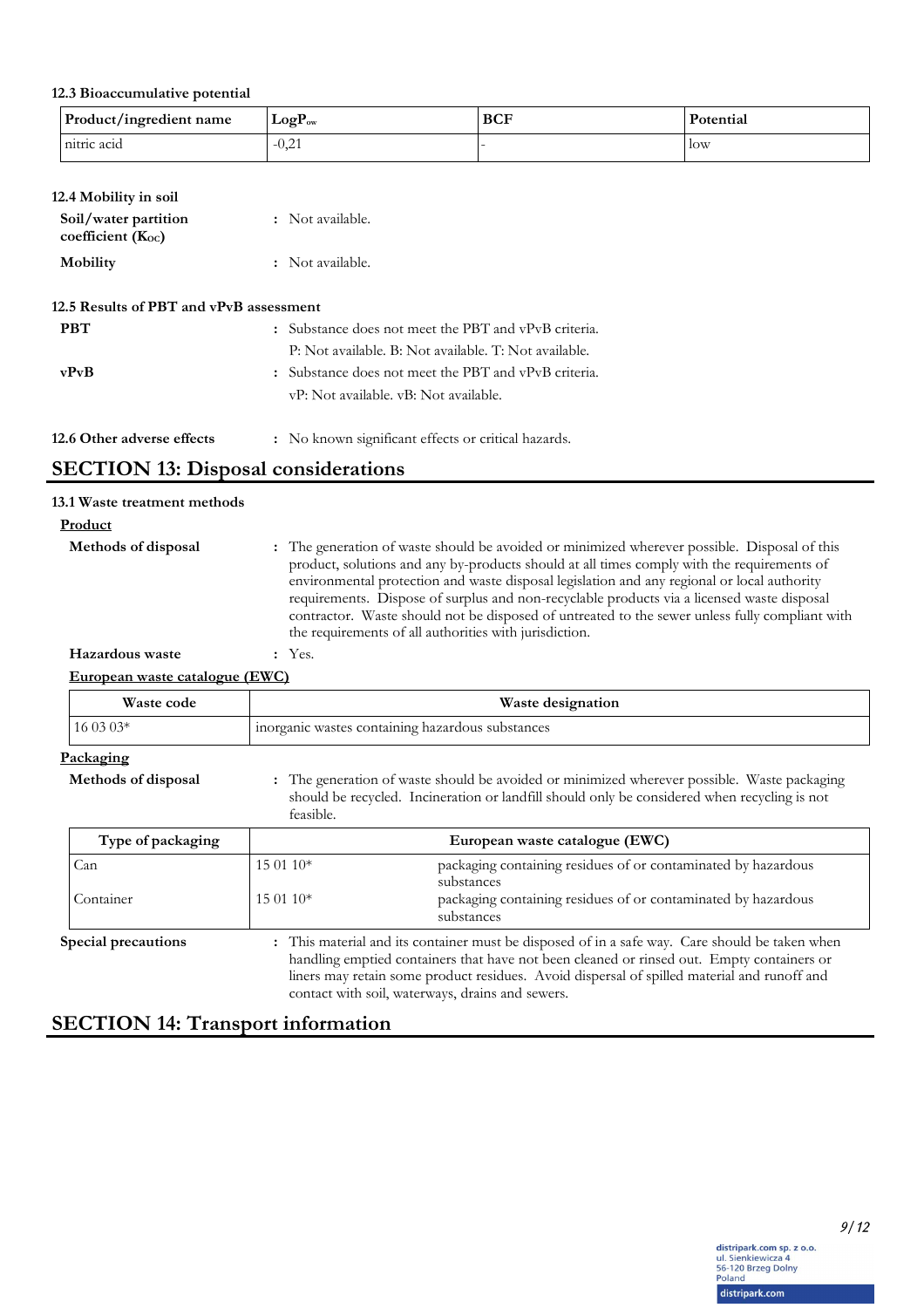|                                    | ADR/RID                                                                          | <b>IMDG</b>                               | <b>IATA</b>                                                                                                                                                               |
|------------------------------------|----------------------------------------------------------------------------------|-------------------------------------------|---------------------------------------------------------------------------------------------------------------------------------------------------------------------------|
| 14.1 UN number                     | <b>UN2031</b>                                                                    | <b>UN2031</b>                             | <b>UN 2031</b>                                                                                                                                                            |
| 14.2 UN proper<br>shipping name    | CORROSIVE LIQUID, N.O.S<br>(NITRIC ACID)                                         | CORRISIVE LIQUID, N.O.S.<br>(NITRIC ACID) | Corrosive liquid, n.o.s (Nitric<br>Acid)                                                                                                                                  |
| 14.3 Transport<br>hazard class(es) | 8                                                                                | 8                                         | 8                                                                                                                                                                         |
| 14.4 Packing group                 | $\mathbf{I}$                                                                     | $\mathbf{H}$                              | $\rm II$                                                                                                                                                                  |
| 14.5 Environmental<br>hazards      | No.                                                                              | No.                                       | No.                                                                                                                                                                       |
| Additional<br>information          | Hazard identification number 80<br><b>Limited quantity 1L</b><br>Tunnel code (E) | <b>Emergency schedules</b> F-A, S-B       | <b>Quantity limitation</b> Passenger:<br>Forbidden. Cargo Aircraft: 30 L.<br>Packaging instructions: 855, A212.<br>Limited Quantities - Passenger<br>Aircraft: Forbidden. |

**14.6 Special precautions for user**

**Transport within user's premises:** always transport in closed containers that are upright and **:** secure. Ensure that persons transporting the product know what to do in the event of an accident or spillage.

**14.7 Transport in bulk according to Annex II of MARPOL and the IBC Code :** Not available.

# **SECTION 15: Regulatory information**

### **15.1 Safety, health and environmental regulations/legislation specific for the substance or mixture**

REGULATION (EC) NO 1907/2006 OF THE EUROPEAN PARLIAMENT AND OF THE COUNCIL of 18 December 2006 concerning the Registration, Evaluation, Authorisation and Restriction of Chemicals (REACH), establishing a European Chemicals Agency

Regulation (EC) No 1272/2008 of the European Parliament and of the Council of 16 December 2008 on classification, labelling and packaging of substances and mixtures, amending and repealing Directives 67/548/EEC and 1999/45/EC, and amending Regulation (EC) No 1907/2006

The European Agreement concerning the International Carriage of Dangerous Goods by Road (ADR)

Regulations concerning the International Carriage of Dangerous Goods by Rail (RID) constituting Appendix C to the Convention concerning International Carriage by Rail (COTIF)

International Maritime Dangerous Goods Code (IMDG CODE)

IATA /International Air Transport Association/ Dangerous Goods Regulations (IATA DGR)

Ordinance of the Minister of Labour and Social Policy of 12 June 2018 concerning maximum permissible concentrations and intensities of agents harmful to health in a work environment (Journal of Laws 2018 item 1286).

Act on Waste of 14 December 2012 (Dz. U. /Journal of Laws/ of 2013, No. 0, item 21)

Act on Packaging and Packaging Waste Management of 13 June 2013 (Dz. U. /Journal of Laws/ of 2013, No. 0, item 888)

Act on Chemical Substances and Their Mixtures of 25 February 2011 (Dz. U. /Journal of Laws/ No. 63, item 322)

Regulation of the Minister of Labour and Social Policy on the general occupational health and safety regulations of 26 September 1997 (Dz. U. /Journal of Laws/ of 2003, No. 169, item 1650 as amended)

**Annex XIV - List of substances subject to authorization**

#### **Annex XIV**

None of the components are listed.

#### **Substances of very high concern**

None of the components are listed.

*10/12*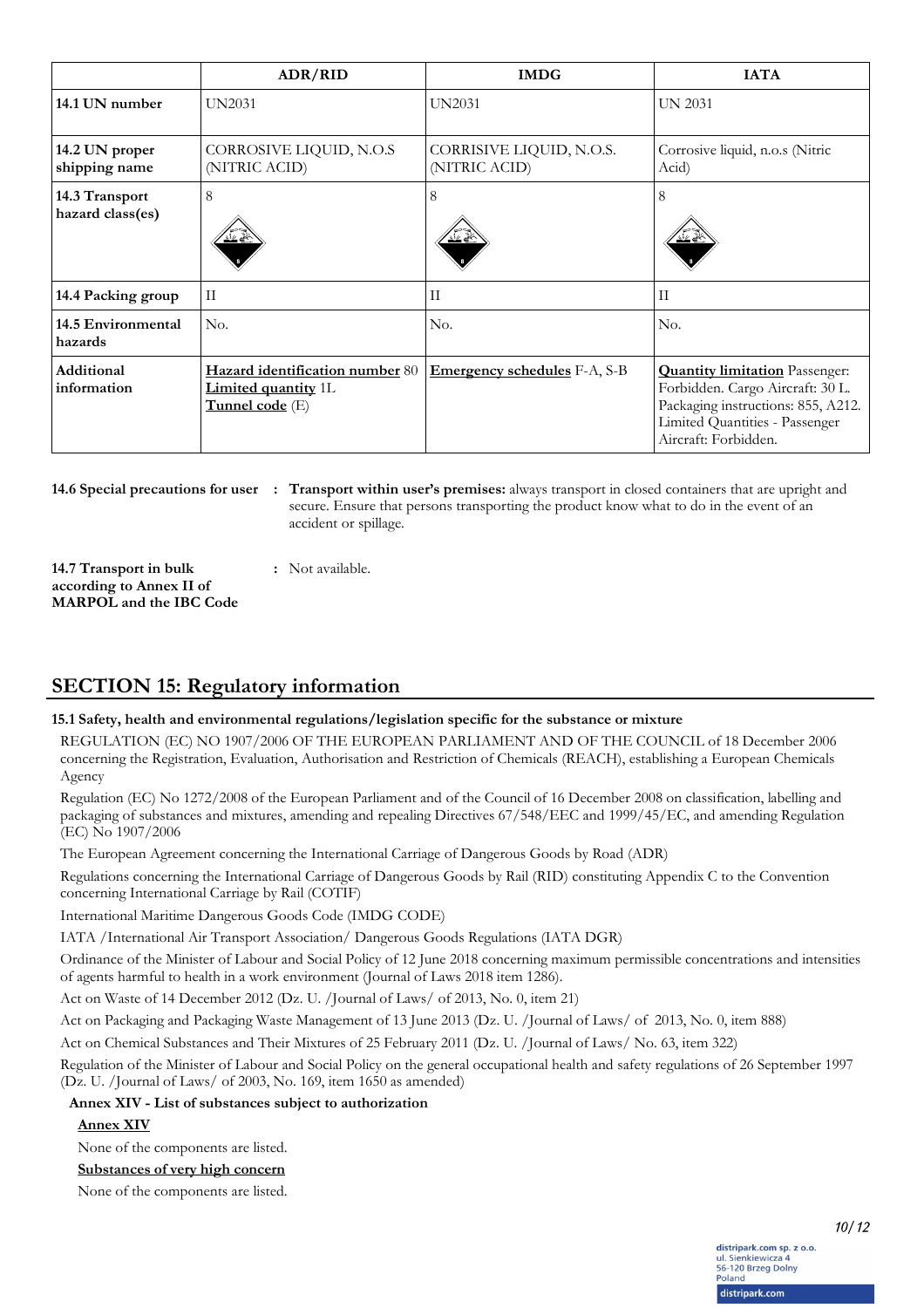| <b>Annex XVII - Restrictions on</b> : Not applicable.  |                                        |
|--------------------------------------------------------|----------------------------------------|
| the manufacture, placing on                            |                                        |
| the market and use of certain                          |                                        |
| dangerous substances,                                  |                                        |
| mixtures and articles                                  |                                        |
| <b>Other EU regulations</b>                            |                                        |
| Europe inventory                                       | : This material is listed or exempted. |
| <b>Priority List Chemicals</b>                         | : Not determined                       |
| <b>Seveso Directive</b>                                |                                        |
| This product is controlled under the Seveso Directive. |                                        |
| Danger criteria                                        |                                        |
| Category                                               |                                        |
| H2                                                     |                                        |
|                                                        |                                        |

#### **15.2 Chemical Safety Assessment**

**:** Not available.

# **SECTION 16: Other information**

| Changes to the Safety Data<br><b>Sheet</b> | : Not applicable. This card is based on the card manufacturer.                                                                                                                                                                                                                                                                                                                                                                                                                                                                                                                                                                                                                                                                                                                                                                                                                                                                                                                                                                                                                                                                                                                                                                                                                                                                                                                                                                                                                                                                                                                                                                                                                                                                                                                                                                                                                                                     |  |
|--------------------------------------------|--------------------------------------------------------------------------------------------------------------------------------------------------------------------------------------------------------------------------------------------------------------------------------------------------------------------------------------------------------------------------------------------------------------------------------------------------------------------------------------------------------------------------------------------------------------------------------------------------------------------------------------------------------------------------------------------------------------------------------------------------------------------------------------------------------------------------------------------------------------------------------------------------------------------------------------------------------------------------------------------------------------------------------------------------------------------------------------------------------------------------------------------------------------------------------------------------------------------------------------------------------------------------------------------------------------------------------------------------------------------------------------------------------------------------------------------------------------------------------------------------------------------------------------------------------------------------------------------------------------------------------------------------------------------------------------------------------------------------------------------------------------------------------------------------------------------------------------------------------------------------------------------------------------------|--|
| Training advice                            | : Ensure operatives are trained to minimise exposures.                                                                                                                                                                                                                                                                                                                                                                                                                                                                                                                                                                                                                                                                                                                                                                                                                                                                                                                                                                                                                                                                                                                                                                                                                                                                                                                                                                                                                                                                                                                                                                                                                                                                                                                                                                                                                                                             |  |
| Abbreviations and acronyms                 | : ADN = European Provisions concerning the International Carriage of Dangerous Goods by<br>Inland Waterway<br>$\triangle$ DR = The European Agreement concerning the International Carriage of Dangerous Goods<br>by Road<br>$ATE = Acute Toxicity Estimate$<br>$BCF = Bioconcentration Factor$<br>$CAS = Chemical Abstracts Service$<br>CLP = Classification, Labelling and Packaging Regulation [Regulation (EC) No. 1272/2008]<br>$CMR =$ Carcinogen, Mutagen or Reproductive toxicant<br>$CSA = Chemical Safety Assessment$<br>$CSR = Chemical Safety Report$<br>DNEL = Derived No Effect Level<br>EC number = EINECS or ELINCS number<br>$EC50$ = Half maximal effective concentration<br>$ES = Exposure Scenario$<br>EUH statement = CLP-specific Hazard statement<br>EWC = European Waste Catalogue<br>GHS = Globally Harmonized System of Classification and Labelling of Chemicals<br>$H$ statement = $CLP/GHS$ Hazard statement<br>IATA = International Air Transport Association<br>$IC50 = Half$ maximal inhibitory concentration<br>IMDG = International Maritime Dangerous Goods<br>$LC50$ = Median lethal concentration<br>$LD50 = Median$ lethal dose<br>$LogPow = logarithm$ of the octanol/water partition coefficient<br>MARPOL = International Convention for the Prevention of Pollution From Ships, 1973 as<br>modified by the Protocol of 1978. ("Marpol" = marine pollution)<br>OECD = Organisation for Economic Co-operation and Development<br>PBT = Persistent, Bioaccumulative and Toxic<br>PNEC = Predicted No Effect Concentration<br>REACH = Registration, Evaluation, Authorisation and Restriction of Chemicals Regulation<br>[Regulation (EC) No. 1907/2006]<br>RID = The Regulations concerning the International Carriage of Dangerous Goods by Rail<br>$RRN = REACH$ Registration Number<br>$STOT = Specific Target Organ Toxicity$<br>SVHC = Substances of Very High Concern |  |
|                                            | VOC = Volatile Organic Compound<br>vPvB = Very Persistent and Very Bioaccumulative                                                                                                                                                                                                                                                                                                                                                                                                                                                                                                                                                                                                                                                                                                                                                                                                                                                                                                                                                                                                                                                                                                                                                                                                                                                                                                                                                                                                                                                                                                                                                                                                                                                                                                                                                                                                                                 |  |

**Procedure used to derive the classification according to Regulation (EC) No. 1272/2008 [CLP/GHS]**